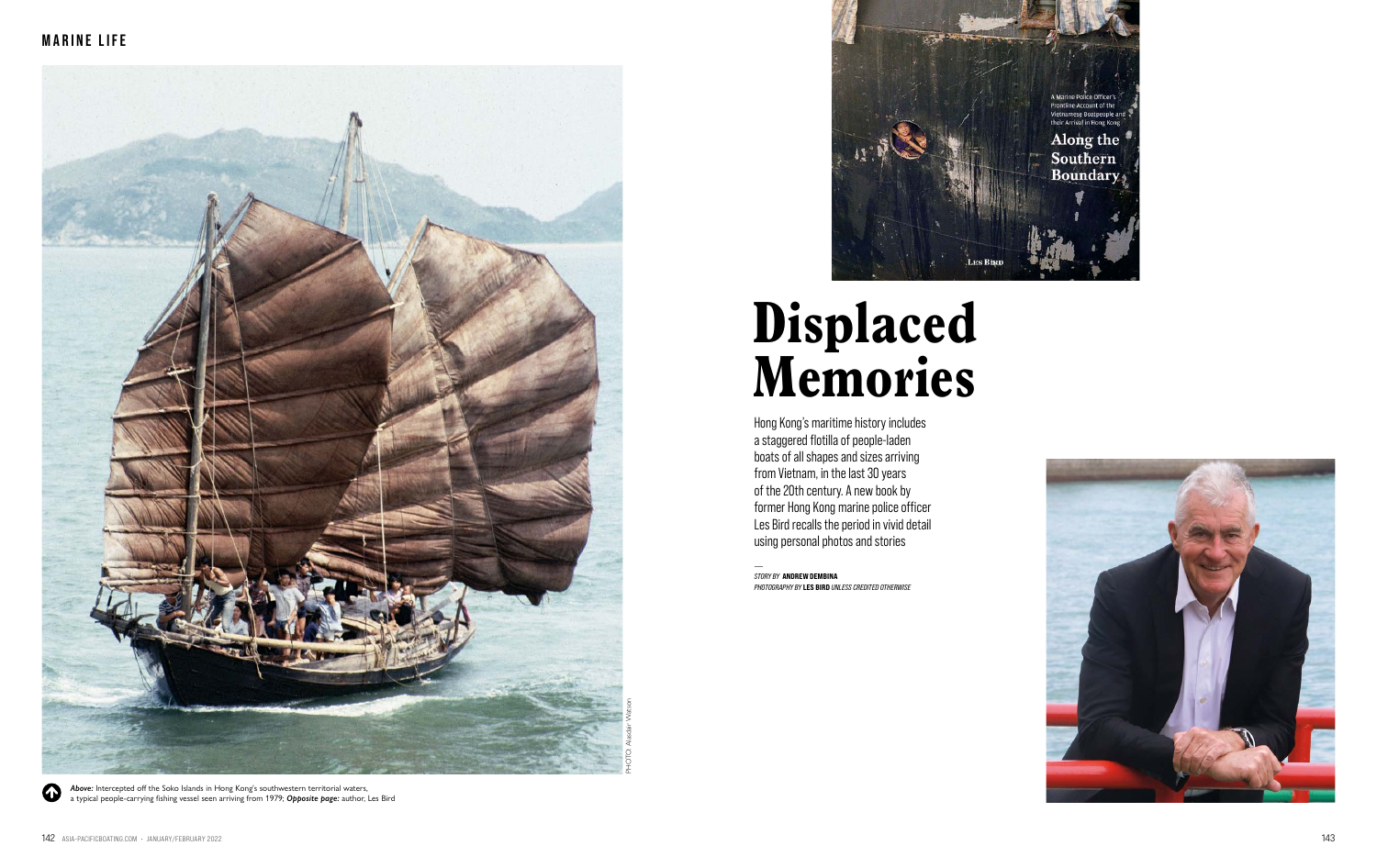not really suitable and quite often some of these people had never even been in a boat and couldn't swim."

The recollections and snapshots of Bird and his colleagues paint a bleak picture. Written commentary turns from hard facts to heartfelt personal recollections.

The title refers to the southernmost edge of Hong Kong's territorial waters, where marine police boats were positioned to detect incoming Vietnamese refugee boats. Over the years, larger boats made the journey. One, the freighter ship *Sen On*, ran aground on Lantau Island and was abandoned by its crew.

It in the Hong Kong marine<br>police career in 1976, and policing<br>this boundary was to become his<br>main duty. "It had started just after the ird began his Hong Kong marine police career in 1976, and policing this boundary was to become his Vietnamese war ended – from about April 1975," he says. "And in those first couple of years, it was just a trickle – not a big problem for the marine police.

"But it was in 1979 when the persecution of ethnic Chinese in Vietnam began that the floodgates opened – and that took everyone by surprise." In 1979, a brief war between China and Vietnam turned the Vietnam authorities, based in the north, against the sizeable ethnically Chinese communities in the south of the country. The persecution that followed prompted many families to leave, most setting off from Vung Tau, close to Ho Chi Minh City.

Bird says that these escapees were sometimes accepted in nearby southeast Asian countries, but when the authorities in Hong Kong said the city would act as a "port of first asylum" for refugees to accept residency in America, Canada, the UK or Australia, waves of refugees came in.

The book features the accounts of<br>Bird and eight of his ex-colleagues<br>in the force, who he invited to also Bird and eight of his ex-colleagues in the force, who he invited to also contribute photos and their memories encountering vessels full of "desperate people arriving, many initially having escaped persecution."

> And so it was that Hong Kong became a popular stepping-stone for Vietnamese refugees who intended to try to get in, to then make a new life in another country.

> By the 1980s, the numbers had dropped off. "The world was getting

es Bird, a commander with the Hong Kong Marine Police for the southern waters, was perfectly

placed from the mid-1970s to become embroiled with the refugees that arrived from Vietnam. The scars from that period are still visible in the ruins of old refugee camps that were hastily erected on the Soko Islands. Bird has just written a fascinating memoir of that period, *Along the Southern Boundary: A Marine Police Officer's Frontline Account of the Vietnamese Boat People and their Arrival in Hong Kong.*

"Vietnamese boats of all shapes and sizes were arriving," he recalls of the stream of vessels loaded with refugees fleeing their native country from the late 1970s until the mid-1990s. He carried a camera in his kit bag and took photos, as did some of his peer marine police officers.

Looking at those old photos for the first time in years brought back memories. And in 2020, when he showed them to publisher Peter Spurrier, founder of Hong Kong-based publishing house Blacksmiths Books, it seemed to them both that there might be something of a book in these photographs and their stories. The book was published just 12 months later.

Most travelled some 1,000 nautical miles to Hong Kong. Bird says that a lot of the boats he and his fellow officers encountered were designed to cross rivers, not for navigating the open ocean.

"Our first priority was to check the health of those on board, before doing the [official] stuff of 'policing'," Bird recalls. "They'd have been terrified out of their wits in their own country; they'd escaped and then gone to sea in boats that were

*Clockwise from left:* One of the earliest photographed arrival boats in 1978; overcrowding aboard vessels was common; boats were sometimes left by peoplesmuggling crew to run aground in Hong Kong waters

## A lot of the boats Bird and his fellow officers encountered were designed to cross rivers, not for navigating the open ocean







off Fan Lan Vietnamese sailing boat 65 persons